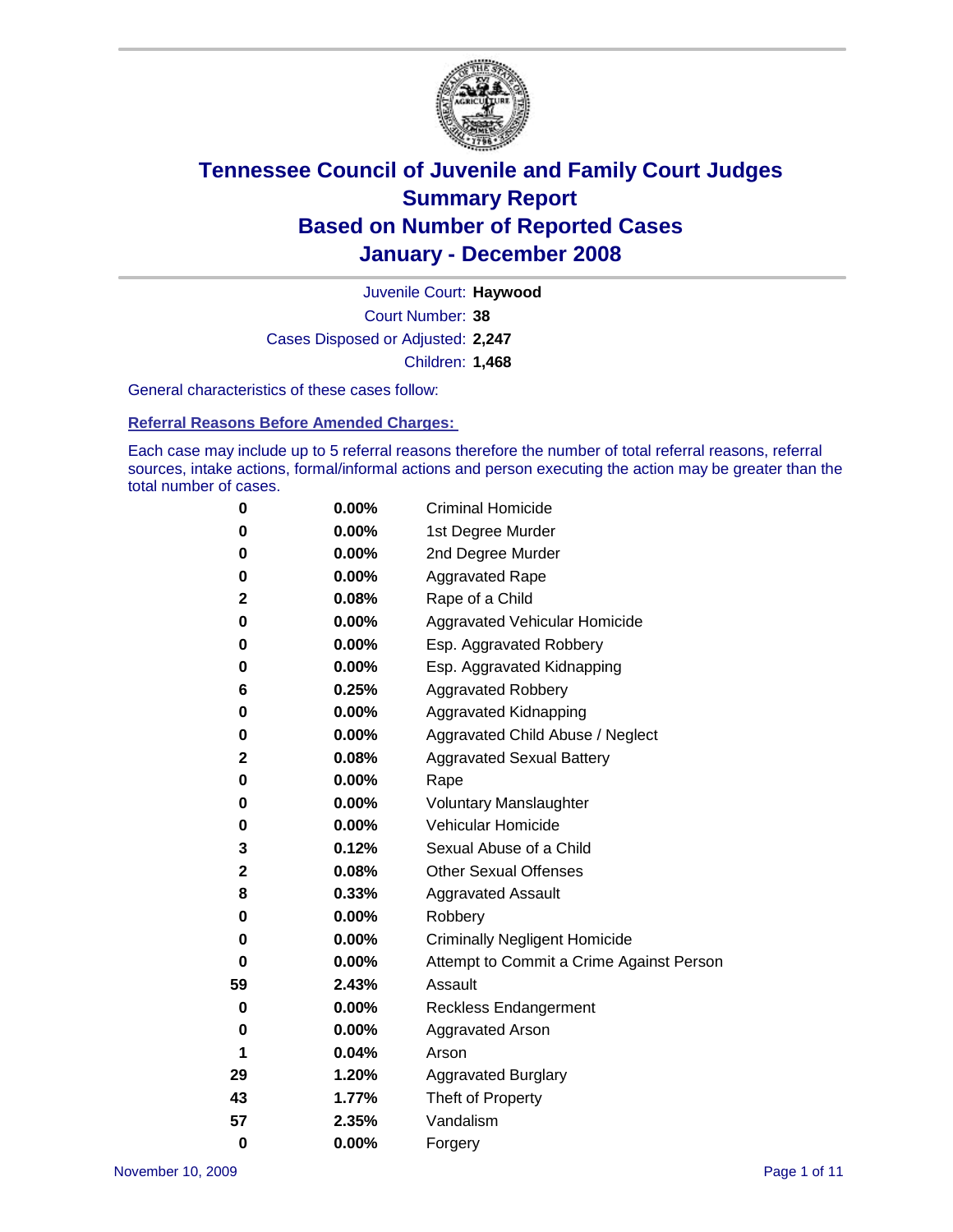

Court Number: **38** Juvenile Court: **Haywood** Cases Disposed or Adjusted: **2,247** Children: **1,468**

#### **Referral Reasons Before Amended Charges:**

Each case may include up to 5 referral reasons therefore the number of total referral reasons, referral sources, intake actions, formal/informal actions and person executing the action may be greater than the total number of cases.

| 0  | 0.00%    | <b>Worthless Checks</b>                                     |
|----|----------|-------------------------------------------------------------|
| 0  | 0.00%    | Illegal Possession / Fraudulent Use of Credit / Debit Cards |
| 8  | 0.33%    | <b>Burglary</b>                                             |
| 0  | $0.00\%$ | Unauthorized Use of a Vehicle                               |
| 0  | 0.00%    | <b>Cruelty to Animals</b>                                   |
| 0  | 0.00%    | Sale of Controlled Substances                               |
| 3  | 0.12%    | <b>Other Drug Offenses</b>                                  |
| 15 | 0.62%    | <b>Possession of Controlled Substances</b>                  |
| 1  | 0.04%    | <b>Criminal Attempt</b>                                     |
| 1  | 0.04%    | Carrying Weapons on School Property                         |
| 8  | 0.33%    | Unlawful Carrying / Possession of a Weapon                  |
| 3  | 0.12%    | <b>Evading Arrest</b>                                       |
| 0  | 0.00%    | Escape                                                      |
| 0  | 0.00%    | Driving Under Influence (DUI)                               |
| 4  | 0.17%    | Possession / Consumption of Alcohol                         |
| 8  | 0.33%    | Resisting Stop, Frisk, Halt, Arrest or Search               |
| 0  | 0.00%    | <b>Aggravated Criminal Trespass</b>                         |
| 1  | 0.04%    | Harassment                                                  |
| 0  | 0.00%    | Failure to Appear                                           |
| 0  | 0.00%    | Filing a False Police Report                                |
| 1  | 0.04%    | Criminal Impersonation                                      |
| 19 | 0.78%    | <b>Disorderly Conduct</b>                                   |
| 6  | 0.25%    | <b>Criminal Trespass</b>                                    |
| 0  | 0.00%    | <b>Public Intoxication</b>                                  |
| 9  | 0.37%    | Gambling                                                    |
| 4  | 0.17%    | <b>Traffic</b>                                              |
| 3  | 0.12%    | Local Ordinances                                            |
| 4  | 0.17%    | Violation of Wildlife Regulations                           |
| 0  | 0.00%    | Contempt of Court                                           |
| 36 | 1.49%    | Violation of Probation                                      |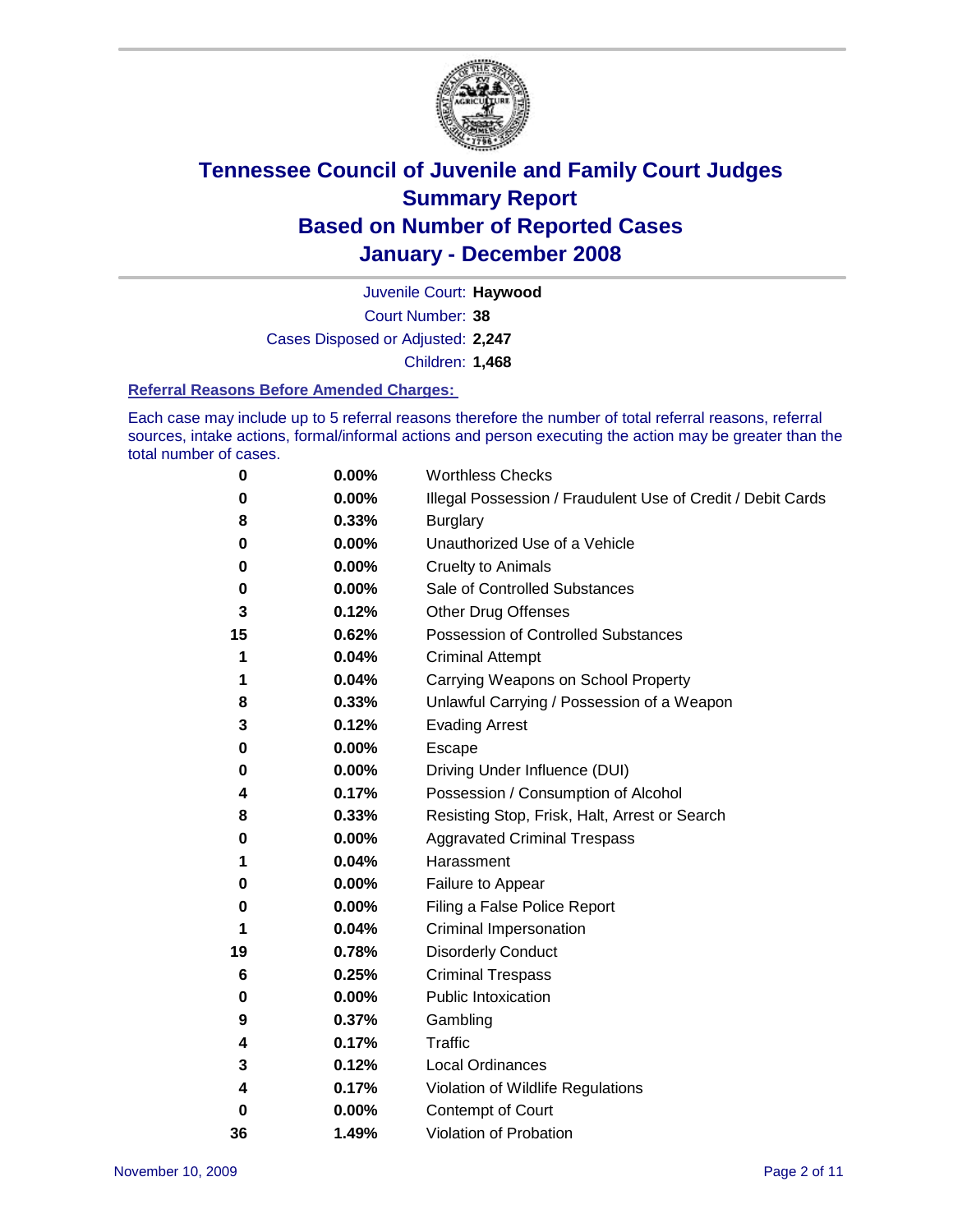

Court Number: **38** Juvenile Court: **Haywood** Cases Disposed or Adjusted: **2,247** Children: **1,468**

#### **Referral Reasons Before Amended Charges:**

Each case may include up to 5 referral reasons therefore the number of total referral reasons, referral sources, intake actions, formal/informal actions and person executing the action may be greater than the total number of cases.

| $\bf{0}$ | 0.00%    | Violation of Aftercare                 |
|----------|----------|----------------------------------------|
| 20       | 0.83%    | Unruly Behavior                        |
| 12       | 0.50%    | Truancy                                |
| 0        | 0.00%    | In-State Runaway                       |
| 0        | 0.00%    | Out-of-State Runaway                   |
| 0        | 0.00%    | Possession of Tobacco Products         |
| 0        | 0.00%    | Violation of a Valid Court Order       |
| 1        | 0.04%    | Violation of Curfew                    |
| 0        | $0.00\%$ | Sexually Abused Child                  |
| 0        | $0.00\%$ | <b>Physically Abused Child</b>         |
| 16       | 0.66%    | Dependency / Neglect                   |
| 0        | 0.00%    | <b>Termination of Parental Rights</b>  |
| 0        | $0.00\%$ | <b>Violation of Pretrial Diversion</b> |
| 0        | $0.00\%$ | Violation of Informal Adjustment       |
| 7        | 0.29%    | <b>Judicial Review</b>                 |
| $\bf{0}$ | 0.00%    | <b>Administrative Review</b>           |
| 0        | $0.00\%$ | <b>Foster Care Review</b>              |
| 10       | 0.41%    | Custody                                |
| 2        | 0.08%    | Visitation                             |
| 39       | 1.61%    | Paternity / Legitimation               |
| 1,954    | 80.64%   | <b>Child Support</b>                   |
| 0        | 0.00%    | <b>Request for Medical Treatment</b>   |
| 0        | 0.00%    | <b>Consent to Marry</b>                |
| 16       | 0.66%    | Other                                  |
| 2,423    | 100.00%  | <b>Total Referrals</b>                 |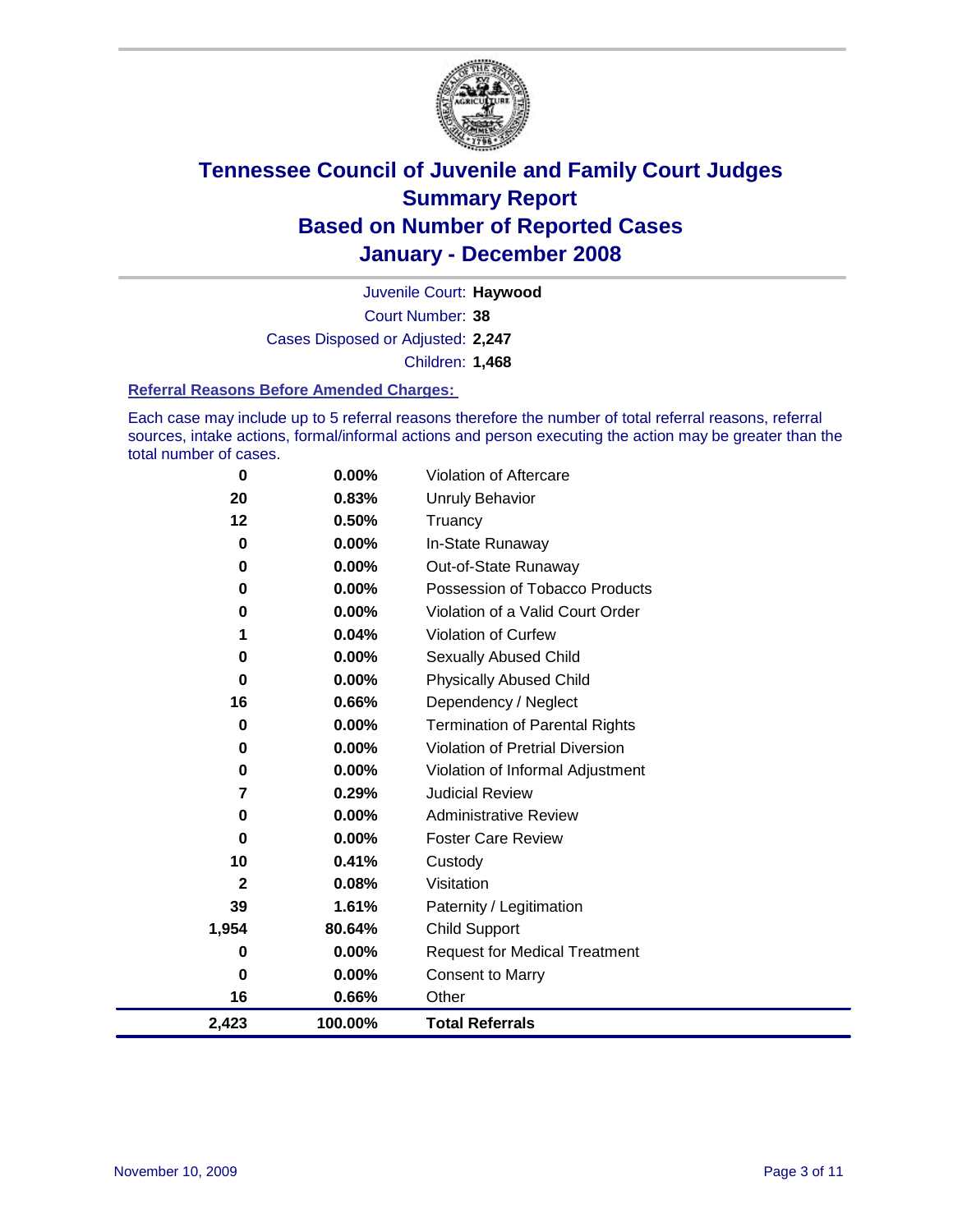

| Juvenile Court: Haywood           |  |
|-----------------------------------|--|
| Court Number: 38                  |  |
| Cases Disposed or Adjusted: 2,247 |  |
| <b>Children: 1,468</b>            |  |
| <b>Referral Sources: 1</b>        |  |

| 2,423        | 100.00%  | <b>Total Referral Sources</b>     |
|--------------|----------|-----------------------------------|
| 0            | 0.00%    | Other                             |
| 0            | 0.00%    | Unknown                           |
| 0            | 0.00%    | Hospital                          |
| 1            | 0.04%    | Child & Parent                    |
| 44           | 1.82%    | Victim                            |
| 3            | 0.12%    | <b>Other Court</b>                |
| 0            | $0.00\%$ | Social Agency                     |
| 39           | 1.61%    | <b>Court Staff</b>                |
| 1,783        | 73.59%   | <b>District Attorney's Office</b> |
| 218          | 9.00%    | <b>Other State Department</b>     |
| 28           | 1.16%    | <b>DCS</b>                        |
| $\bf{0}$     | 0.00%    | <b>CSA</b>                        |
| 11           | 0.45%    | School                            |
| 0            | 0.00%    | Self                              |
| $\mathbf{2}$ | 0.08%    | Relatives                         |
| 22           | 0.91%    | Parents                           |
|              | 11.23%   | Law Enforcement                   |
|              | 272      |                                   |

### **Age of Child at Referral: 2**

| 1,468 | 100.00%  | <b>Total Child Count</b> |
|-------|----------|--------------------------|
| 0     | $0.00\%$ | <b>Unknown</b>           |
| 110   | 7.49%    | Ages 19 and Over         |
| 150   | 10.22%   | Ages 17 through 18       |
| 193   | 13.15%   | Ages 15 through 16       |
| 157   | 10.69%   | Ages 13 through 14       |
| 114   | 7.77%    | Ages 11 through 12       |
| 744   | 50.68%   | Ages 10 and Under        |
|       |          |                          |

<sup>1</sup> If different than number of Referral Reasons (2423), verify accuracy of your court's data.

One child could be counted in multiple categories, verify accuracy of your court's data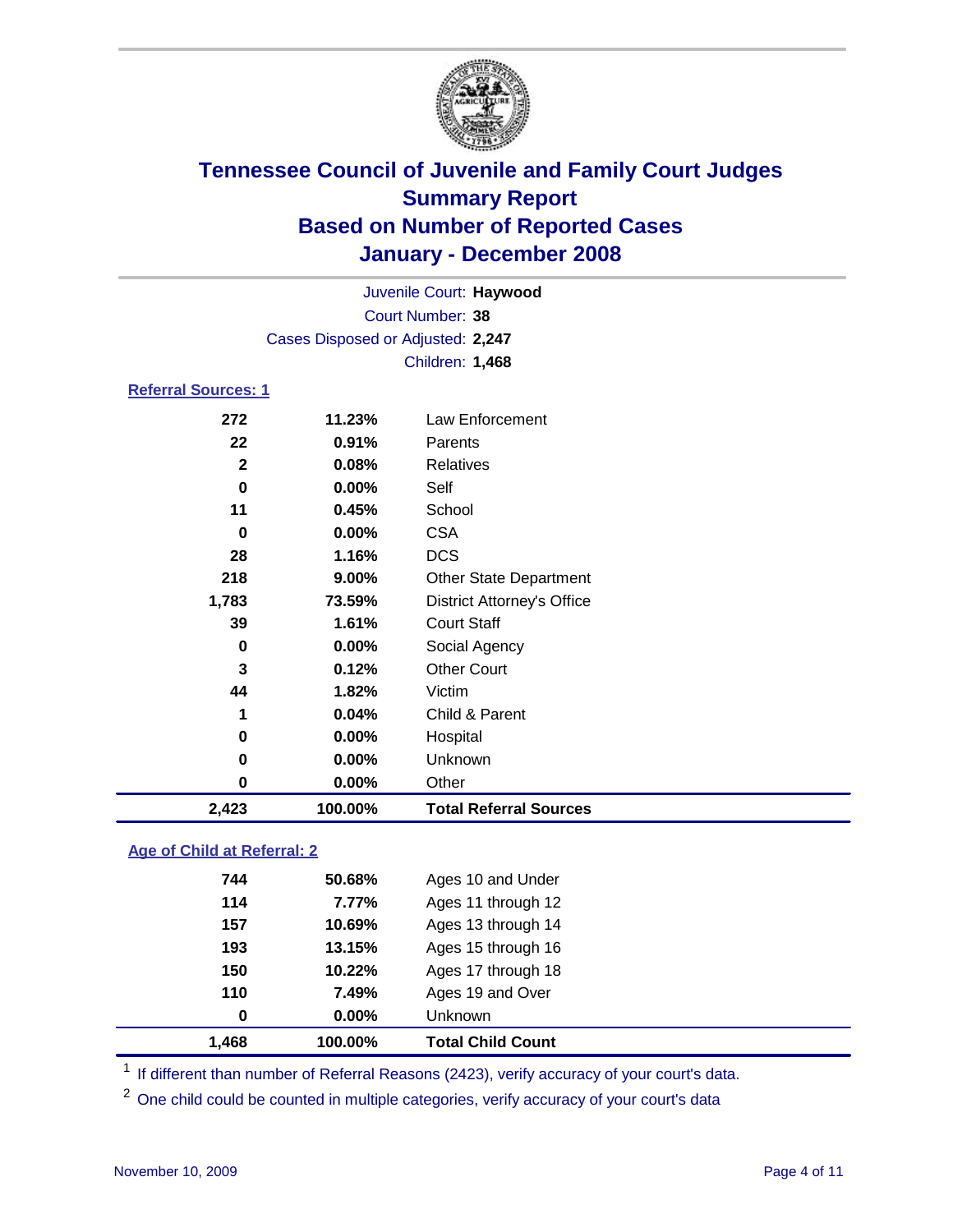

| Juvenile Court: Haywood                 |                                   |                          |  |  |
|-----------------------------------------|-----------------------------------|--------------------------|--|--|
|                                         | Court Number: 38                  |                          |  |  |
|                                         | Cases Disposed or Adjusted: 2,247 |                          |  |  |
|                                         |                                   | Children: 1,468          |  |  |
| Sex of Child: 1                         |                                   |                          |  |  |
| 773                                     | 52.66%                            | Male                     |  |  |
| 695                                     | 47.34%                            | Female                   |  |  |
| $\bf{0}$                                | 0.00%                             | Unknown                  |  |  |
| 1,468                                   | 100.00%                           | <b>Total Child Count</b> |  |  |
| Race of Child: 1                        |                                   |                          |  |  |
| 184                                     | 12.53%                            | White                    |  |  |
| 1,256                                   | 85.56%                            | African American         |  |  |
| $\bf{0}$                                | 0.00%                             | Native American          |  |  |
| $\bf{0}$                                | 0.00%                             | Asian                    |  |  |
| 28                                      | 1.91%                             | Mixed                    |  |  |
| $\bf{0}$                                | 0.00%                             | Unknown                  |  |  |
| 1,468                                   | 100.00%                           | <b>Total Child Count</b> |  |  |
| <b>Hispanic Origin: 1</b>               |                                   |                          |  |  |
| 8                                       | 0.54%                             | Yes                      |  |  |
| 1,460                                   | 99.46%                            | <b>No</b>                |  |  |
| $\mathbf 0$                             | 0.00%                             | Unknown                  |  |  |
| 1,468                                   | 100.00%                           | <b>Total Child Count</b> |  |  |
| <b>School Enrollment of Children: 1</b> |                                   |                          |  |  |
| 932                                     | 63.49%                            | Yes                      |  |  |
| 535                                     | 36.44%                            | <b>No</b>                |  |  |
| 1                                       | 0.07%                             | Unknown                  |  |  |
| 1,468                                   | 100.00%                           | <b>Total Child Count</b> |  |  |

<sup>1</sup> One child could be counted in multiple categories, verify accuracy of your court's data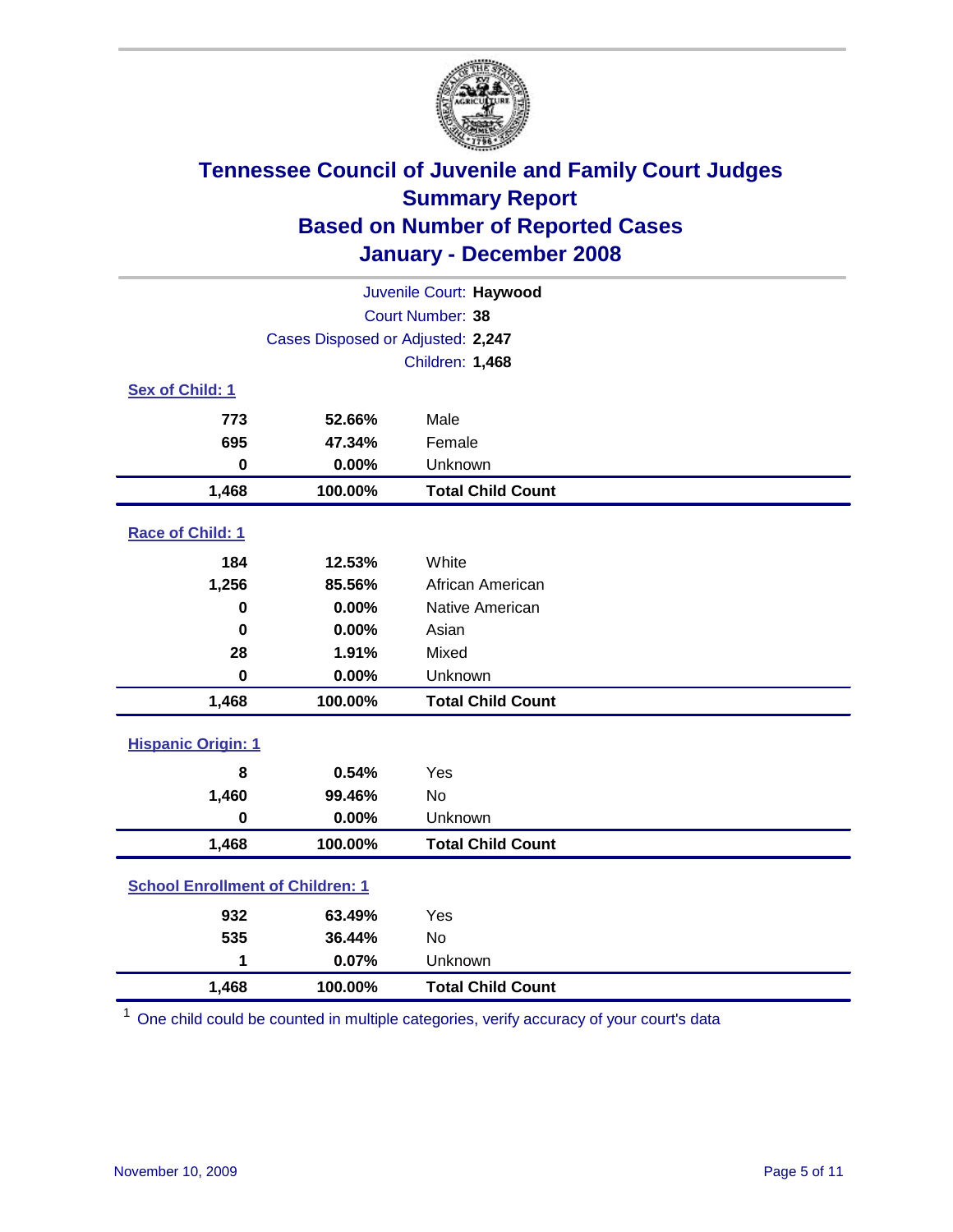

Court Number: **38** Juvenile Court: **Haywood** Cases Disposed or Adjusted: **2,247** Children: **1,468**

### **Living Arrangement of Child at Time of Referral: 1**

| 1,468 | 100.00%  | <b>Total Child Count</b>     |
|-------|----------|------------------------------|
| 2     | 0.14%    | Other                        |
| 0     | $0.00\%$ | Unknown                      |
| 139   | $9.47\%$ | Independent                  |
| 0     | $0.00\%$ | In an Institution            |
| 10    | 0.68%    | In a Residential Center      |
| 10    | 0.68%    | In a Group Home              |
| 30    | 2.04%    | With Foster Family           |
| 6     | 0.41%    | With Adoptive Parents        |
| 133   | 9.06%    | <b>With Relatives</b>        |
| 34    | 2.32%    | With Father                  |
| 1,033 | 70.37%   | With Mother                  |
| 17    | 1.16%    | With Mother and Stepfather   |
| 7     | 0.48%    | With Father and Stepmother   |
| 47    | 3.20%    | With Both Biological Parents |
|       |          |                              |

#### **Type of Detention: 2**

| 2.247 | 100.00%  | <b>Total Detention Count</b> |
|-------|----------|------------------------------|
| 0     | 0.00%    | Other                        |
| 2,235 | 99.47%   | Does Not Apply               |
| 0     | $0.00\%$ | Unknown                      |
| 5     | 0.22%    | <b>Psychiatric Hospital</b>  |
| 0     | 0.00%    | Jail - No Separation         |
| 0     | $0.00\%$ | Jail - Partial Separation    |
| 0     | 0.00%    | Jail - Complete Separation   |
| 6     | 0.27%    | Juvenile Detention Facility  |
| 1     | 0.04%    | Non-Secure Placement         |
|       |          |                              |

<sup>1</sup> One child could be counted in multiple categories, verify accuracy of your court's data

<sup>2</sup> If different than number of Cases (2247) verify accuracy of your court's data.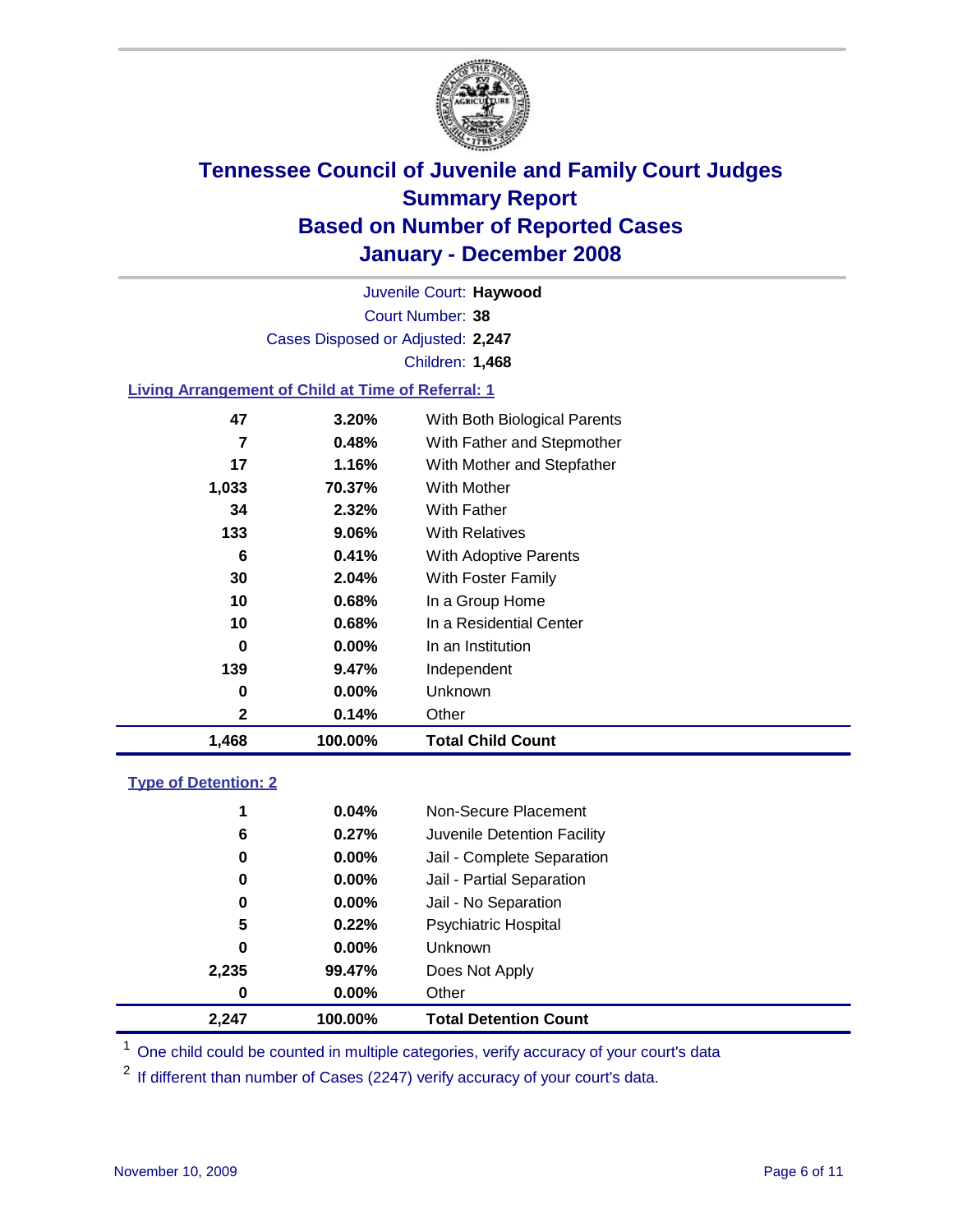

|                                                    | Juvenile Court: Haywood           |                                      |  |  |  |  |
|----------------------------------------------------|-----------------------------------|--------------------------------------|--|--|--|--|
|                                                    | Court Number: 38                  |                                      |  |  |  |  |
|                                                    | Cases Disposed or Adjusted: 2,247 |                                      |  |  |  |  |
|                                                    | Children: 1,468                   |                                      |  |  |  |  |
| <b>Placement After Secure Detention Hearing: 1</b> |                                   |                                      |  |  |  |  |
| 4                                                  | 0.18%                             | Returned to Prior Living Arrangement |  |  |  |  |
| 4                                                  | 0.18%                             | Juvenile Detention Facility          |  |  |  |  |
| $\bf{0}$                                           | 0.00%                             | Jail                                 |  |  |  |  |
| $\bf{0}$                                           | 0.00%                             | Shelter / Group Home                 |  |  |  |  |
| 0                                                  | 0.00%                             | <b>Foster Family Home</b>            |  |  |  |  |
| $\mathbf 2$                                        | 0.09%                             | Psychiatric Hospital                 |  |  |  |  |
| 0                                                  | 0.00%                             | Unknown                              |  |  |  |  |
| 2,235                                              | 99.47%                            | Does Not Apply                       |  |  |  |  |
| 2                                                  | 0.09%                             | Other                                |  |  |  |  |
| 2,247                                              | 100.00%                           | <b>Total Placement Count</b>         |  |  |  |  |
| <b>Intake Actions: 2</b>                           |                                   |                                      |  |  |  |  |
|                                                    |                                   |                                      |  |  |  |  |
| 2,394                                              | 98.80%                            | <b>Petition Filed</b>                |  |  |  |  |
| 25                                                 | 1.03%                             | <b>Motion Filed</b>                  |  |  |  |  |
| 4                                                  | 0.17%                             | <b>Citation Processed</b>            |  |  |  |  |
| 0                                                  | 0.00%                             | Notification of Paternity Processed  |  |  |  |  |
| 0                                                  | 0.00%                             | Scheduling of Judicial Review        |  |  |  |  |
| $\bf{0}$                                           | 0.00%                             | Scheduling of Administrative Review  |  |  |  |  |
| 0                                                  | 0.00%                             | Scheduling of Foster Care Review     |  |  |  |  |
| $\bf{0}$                                           | 0.00%                             | Unknown                              |  |  |  |  |
| $\bf{0}$                                           | 0.00%                             | Does Not Apply                       |  |  |  |  |
| 0                                                  | 0.00%                             | Other                                |  |  |  |  |
| 2,423                                              | 100.00%                           | <b>Total Intake Count</b>            |  |  |  |  |

<sup>1</sup> If different than number of Cases (2247) verify accuracy of your court's data.

<sup>2</sup> If different than number of Referral Reasons (2423), verify accuracy of your court's data.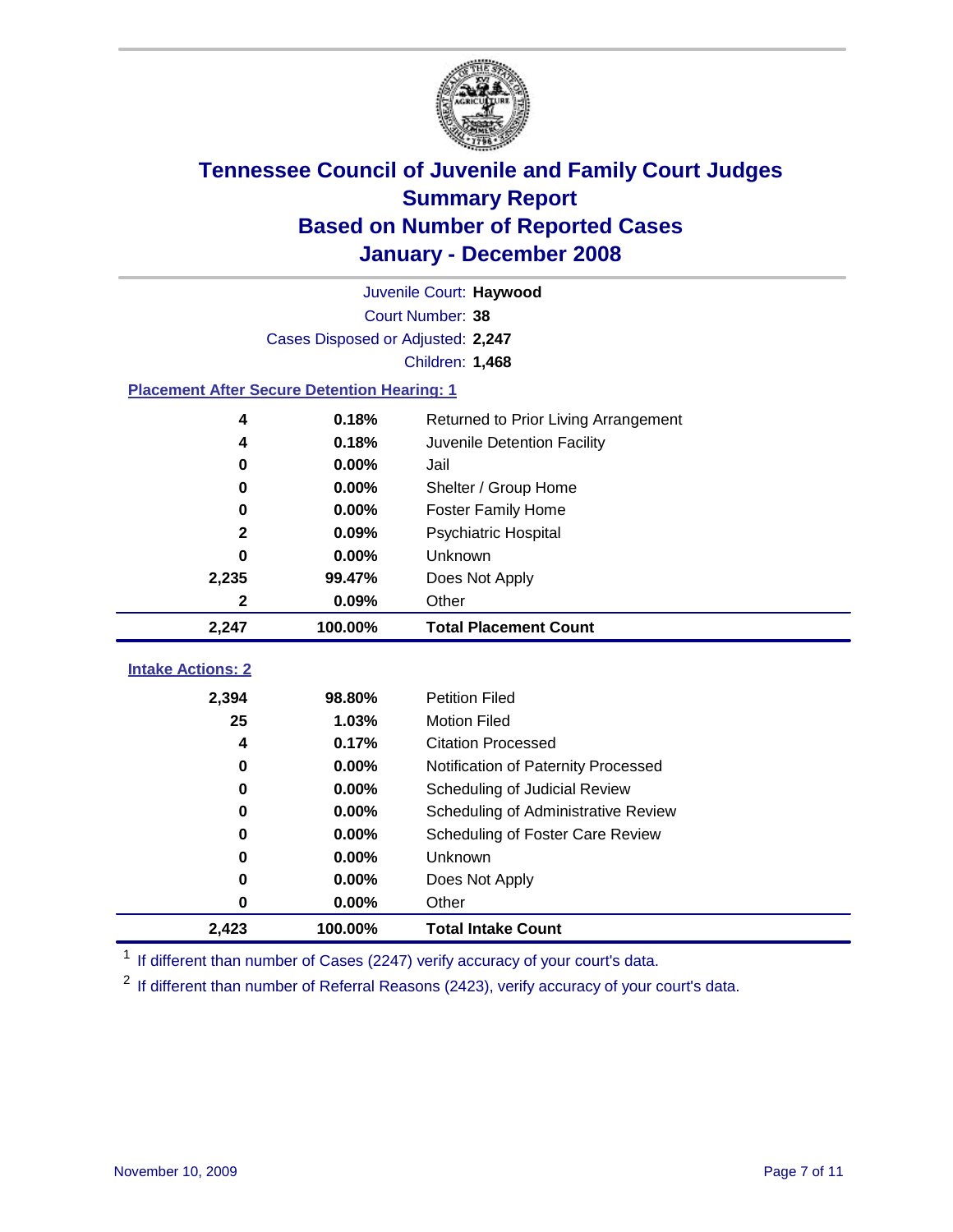

Court Number: **38** Juvenile Court: **Haywood** Cases Disposed or Adjusted: **2,247** Children: **1,468**

#### **Last Grade Completed by Child: 1**

| 367         | 25.00%  | Too Young for School         |
|-------------|---------|------------------------------|
| 34          | 2.32%   | Preschool                    |
| 52          | 3.54%   | Kindergarten                 |
| 45          | 3.07%   | 1st Grade                    |
| 46          | 3.13%   | 2nd Grade                    |
| 36          | 2.45%   | 3rd Grade                    |
| 52          | 3.54%   | 4th Grade                    |
| 56          | 3.81%   | 5th Grade                    |
| 53          | 3.61%   | 6th Grade                    |
| 78          | 5.31%   | 7th Grade                    |
| 80          | 5.45%   | 8th Grade                    |
| 80          | 5.45%   | 9th Grade                    |
| 80          | 5.45%   | 10th Grade                   |
| 62          | 4.22%   | 11th Grade                   |
| 150         | 10.22%  | 12th Grade                   |
| 0           | 0.00%   | Non-Graded Special Ed        |
| $\mathbf 2$ | 0.14%   | <b>GED</b>                   |
| $\bf{0}$    | 0.00%   | Graduated                    |
| 1           | 0.07%   | <b>Never Attended School</b> |
| 194         | 13.22%  | Unknown                      |
| 0           | 0.00%   | Other                        |
| 1,468       | 100.00% | <b>Total Child Count</b>     |

### **Enrolled in Special Education: 1**

<sup>1</sup> One child could be counted in multiple categories, verify accuracy of your court's data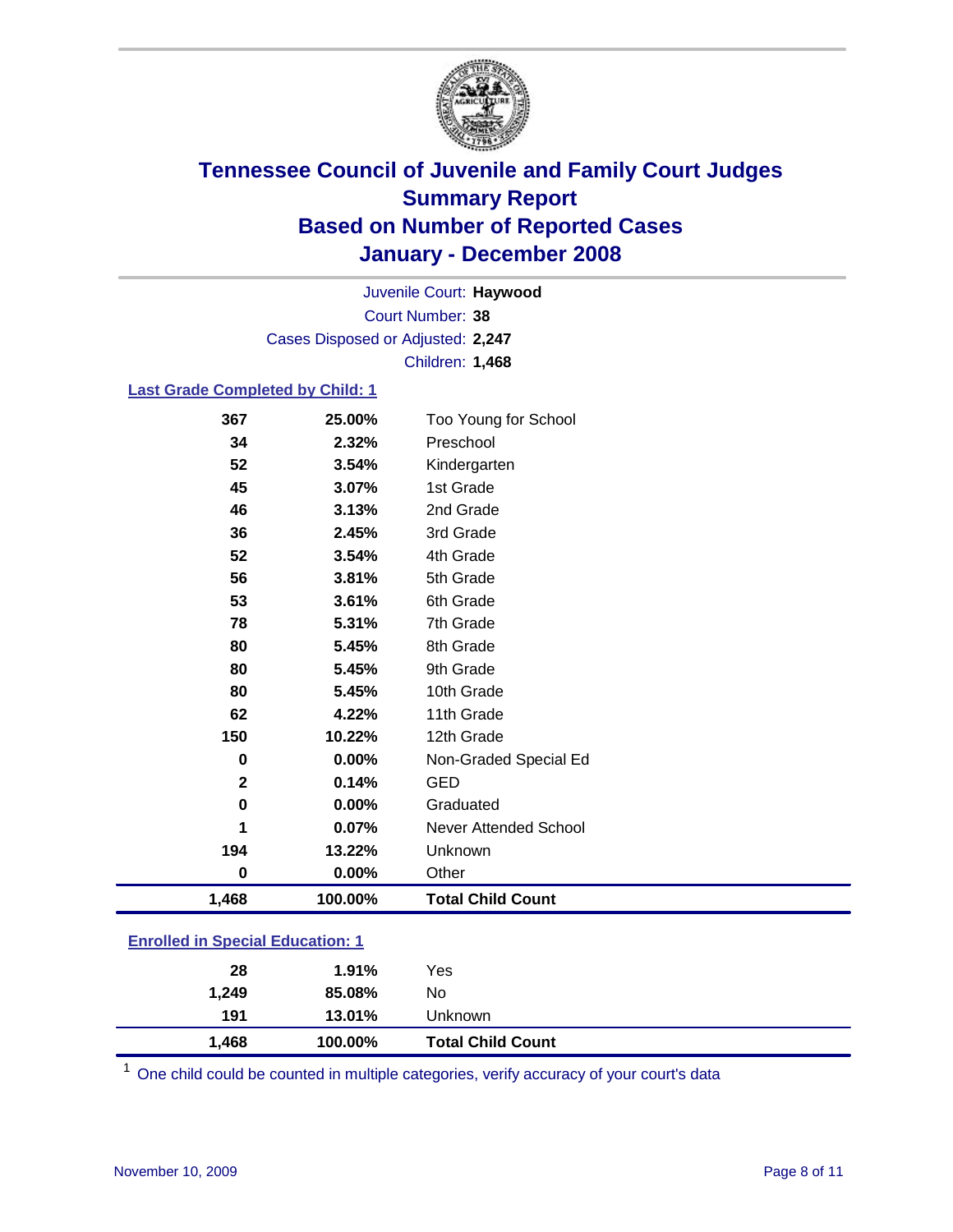

|                              |                                   | Juvenile Court: Haywood   |
|------------------------------|-----------------------------------|---------------------------|
|                              |                                   | Court Number: 38          |
|                              | Cases Disposed or Adjusted: 2,247 |                           |
|                              |                                   | Children: 1,468           |
| <b>Action Executed By: 1</b> |                                   |                           |
| 2,422                        | 99.96%                            | Judge                     |
| 0                            | $0.00\%$                          | Referee                   |
| 1                            | 0.04%                             | <b>YSO</b>                |
| 0                            | $0.00\%$                          | Other                     |
| 0                            | $0.00\%$                          | Unknown                   |
| 2,423                        | 100.00%                           | <b>Total Action Count</b> |

### **Formal / Informal Actions: 1**

| 37           | 1.53%    | Dismissed                                        |
|--------------|----------|--------------------------------------------------|
| 54           | 2.23%    | Retired / Nolle Prosequi                         |
| 180          | 7.43%    | <b>Complaint Substantiated Delinquent</b>        |
| 31           | 1.28%    | <b>Complaint Substantiated Status Offender</b>   |
| $\mathbf{2}$ | 0.08%    | <b>Complaint Substantiated Dependent/Neglect</b> |
| 0            | 0.00%    | <b>Complaint Substantiated Abused</b>            |
| 0            | $0.00\%$ | <b>Complaint Substantiated Mentally III</b>      |
| 6            | 0.25%    | Informal Adjustment                              |
| 3            | 0.12%    | <b>Pretrial Diversion</b>                        |
| 0            | $0.00\%$ | <b>Transfer to Adult Court Hearing</b>           |
|              | 0.04%    | Charges Cleared by Transfer to Adult Court       |
| 2,015        | 83.16%   | Special Proceeding                               |
| 1            | 0.04%    | <b>Review Concluded</b>                          |
| 93           | 3.84%    | Case Held Open                                   |
| 0            | $0.00\%$ | Other                                            |
| 0            | $0.00\%$ | <b>Unknown</b>                                   |
| 2,423        | 100.00%  | <b>Total Action Count</b>                        |

<sup>1</sup> If different than number of Referral Reasons (2423), verify accuracy of your court's data.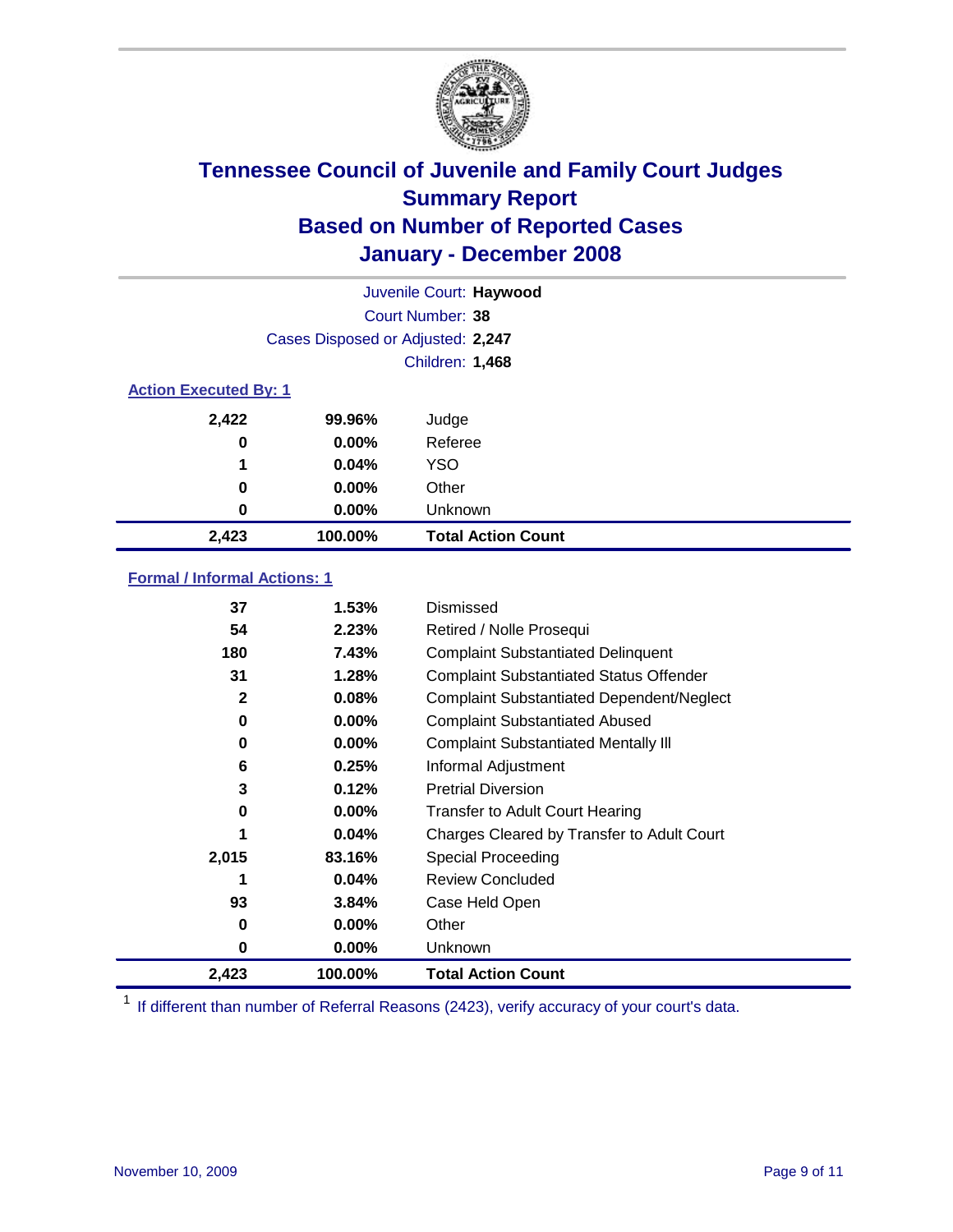

|                       |                                   | Juvenile Court: Haywood                               |
|-----------------------|-----------------------------------|-------------------------------------------------------|
|                       |                                   | Court Number: 38                                      |
|                       | Cases Disposed or Adjusted: 2,247 |                                                       |
|                       |                                   | Children: 1,468                                       |
| <b>Case Outcomes:</b> |                                   | There can be multiple outcomes for one child or case. |
| 192                   | 7.53%                             | <b>Case Dismissed</b>                                 |
| 184                   | 7.22%                             | Case Retired or Nolle Prosequi                        |
| $\mathbf{2}$          | 0.08%                             | Warned / Counseled                                    |
| 1,336                 | 52.41%                            | Held Open For Review                                  |
| 25                    | 0.98%                             | Supervision / Probation to Juvenile Court             |
| 1                     | 0.04%                             | <b>Probation to Parents</b>                           |
| 0                     | 0.00%                             | Referral to Another Entity for Supervision / Service  |
| 3                     | 0.12%                             | Referred for Mental Health Counseling                 |
| 0                     | 0.00%                             | Referred for Alcohol and Drug Counseling              |
| 0                     | 0.00%                             | <b>Referred to Alternative School</b>                 |
| 0                     | 0.00%                             | Referred to Private Child Agency                      |
| 4                     | 0.16%                             | Referred to Defensive Driving School                  |
| 0                     | 0.00%                             | Referred to Alcohol Safety School                     |
| 4                     | 0.16%                             | Referred to Juvenile Court Education-Based Program    |
| 2                     | 0.08%                             | Driver's License Held Informally                      |
| 0                     | 0.00%                             | <b>Voluntary Placement with DMHMR</b>                 |
| 1                     | 0.04%                             | <b>Private Mental Health Placement</b>                |
| 0                     | 0.00%                             | <b>Private MR Placement</b>                           |
| 0                     | 0.00%                             | Placement with City/County Agency/Facility            |
| 0                     | 0.00%                             | Placement with Relative / Other Individual            |
| 107                   | 4.20%                             | Fine                                                  |
| 6                     | 0.24%                             | <b>Public Service</b>                                 |
| 23                    | 0.90%                             | Restitution                                           |
| 0                     | 0.00%                             | <b>Runaway Returned</b>                               |
| 1                     | 0.04%                             | No Contact Order                                      |
| $\mathbf 0$           | 0.00%                             | Injunction Other than No Contact Order                |
| 0                     | 0.00%                             | <b>House Arrest</b>                                   |
| 0                     | 0.00%                             | <b>Court Defined Curfew</b>                           |
| 1                     | 0.04%                             | Dismissed from Informal Adjustment                    |
| 0                     | 0.00%                             | <b>Dismissed from Pretrial Diversion</b>              |
| 0                     | 0.00%                             | Released from Probation                               |
| 0                     | 0.00%                             | <b>Transferred to Adult Court</b>                     |
| 0                     | $0.00\%$                          | <b>DMHMR Involuntary Commitment</b>                   |